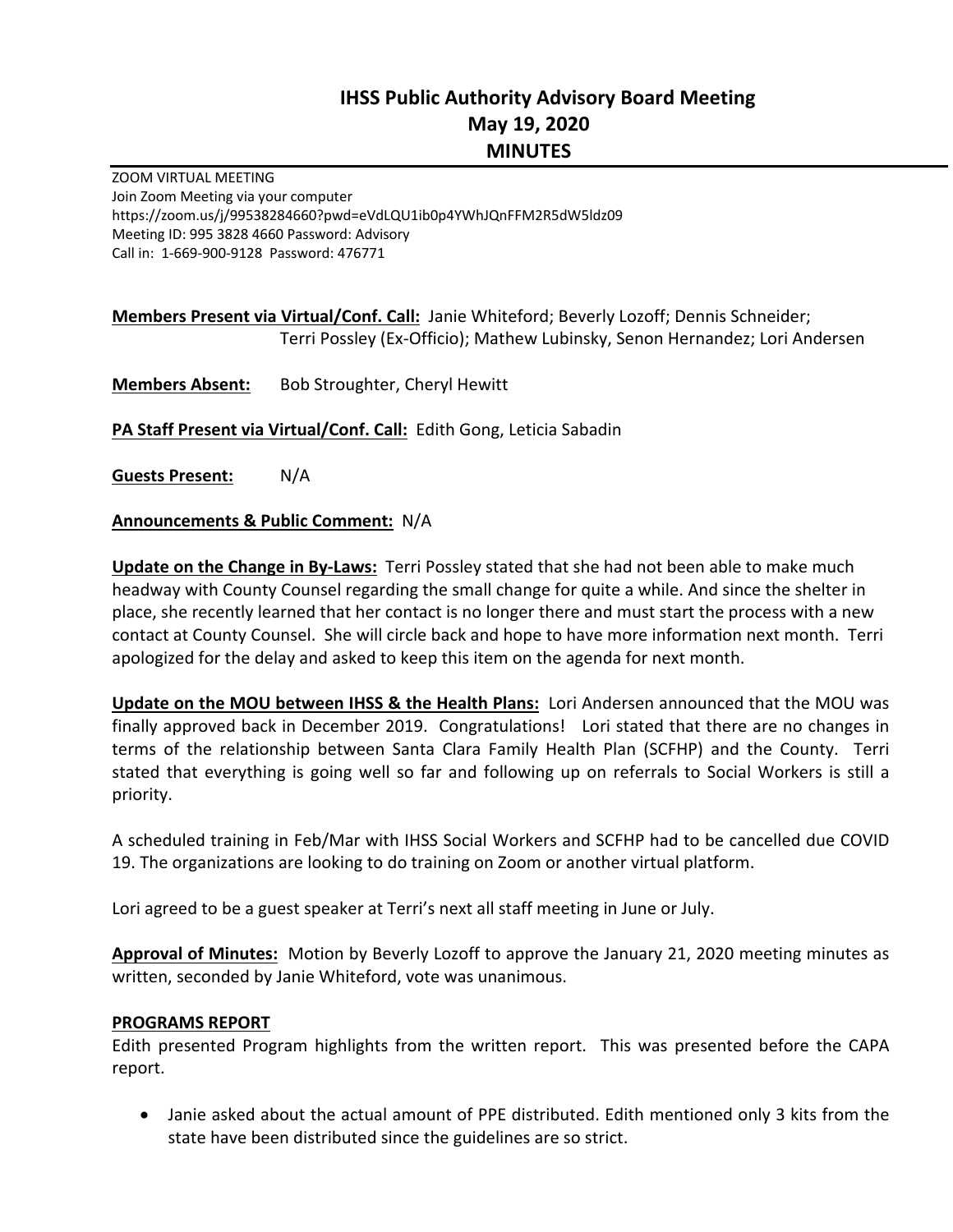**Benefits Administration:** There are **12,393** IPs enrolled in the Valley Health Plan with **4,268** of those in the Classic Plan and **8,125 i**n the Preferred Plan during April. There **13,066** IPs enrolled in the Dental/Vision plans. There were **66** Smart Pass VTA Cards issued during April.

### **Enrollment:**

Number of IPs enrolled: **412**  Number of IPs partially done: **502** Fingerprints failed to date: **15**  Group sessions were suspended after the COVID‐19 shelter‐in‐place orders were in‐acted.

**Registry Services:** The Registry is fully functioning with referral lists being given over the phone, emailed or in some instances mailed. As staff are interacting with consumers and providers check-ins are done to ensure needs are being met and referrals made when appropriate. There are **382** active IPs on the registry and **1,379** active consumers.

The Registry:

- Completed **59** new consumer intakes and reactivated **25** consumers
- Attained **30** matches
- Provided **711** new interventions
- IPs using the new automated monthly check‐in: **159**

**Care Coaching:** The Registry received **12** referrals for Care Coaching in the month of April.

- There were **zero**  in‐home visits made. In‐home visits were suspended after the COVID‐19 shelter‐in‐place orders were in‐acted. All Care Coaching is being conducted over the phone until further notice.
- Total active consumers **48**
- Total inactive consumers **252**

**Urgent Care Registry** There were **0** hours of urgent care services authorized in April.

**Emergency Backup Registry:** Due to COVID‐19 the state issued a requirement for all Public Authorities to establish an emergency backup system. PA by Sourcewise quickly developed the EBR to fill in on short notice when requests to send a provider to a consumer who has COVID, been exposed or is in quarantine. So far only 1 consumer has accessed the EBR and is currently being served through it. Providers who work EBR receive a \$2 pay-differential above the current wage, in SCC makes it \$16.62/hour.

**Registry Introductory Training (RIT):** The RIT's were quickly transformed due to the shelter‐in‐place order to enable bringing on new providers to meet the need. **Two** RITs were held in April remotely using MS Teams.

- Conducted **12 i**nterviews
- Called **24** references
- Completed **19** reference checks
- Added **4** providers to the registry in April.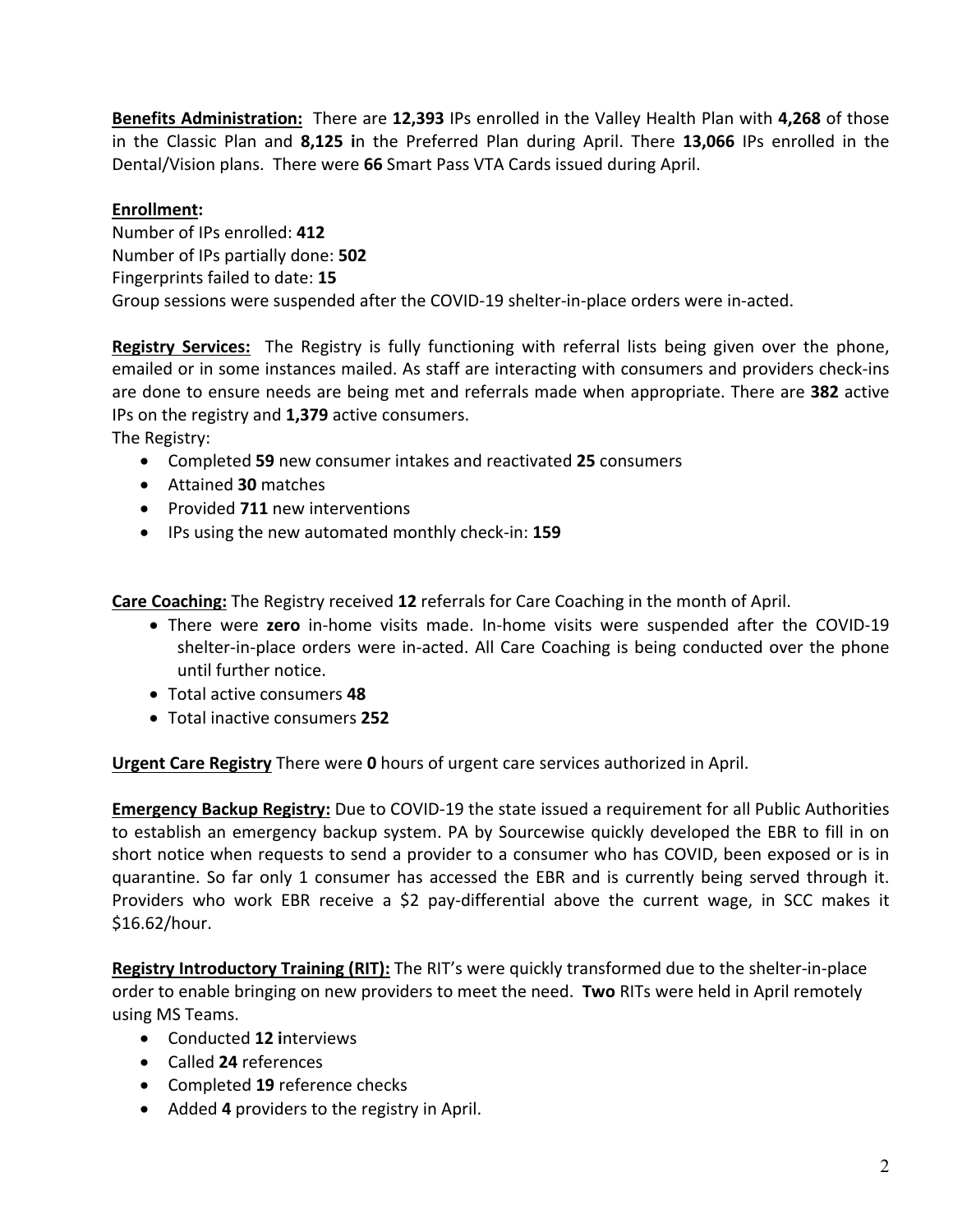**IP Trainings Provided: IP Trainings Provided:** There were **no** training classes held in April due to the shelter‐in‐place order.

**PPE from the State** was received Monday, April 27 for distribution to IHSS providers restricted to those working for a consumer who either has COVID‐19 or been exposed and is quarantine. The restrictions for dispersing this important resource is preventing many providers from obtaining the necessary protective supplies needed. Unfortunately, the PA did not receive the full supply of PPE that was supposed to be delivered and a large portion of the masks are old, from 2003 and the elastic breaks when attempting to put it on. This is an issue for many Public Authorities across the state. CAPA is working to see if/how this can be remedied.

The Public Authority reached out, with the assistance of IHSS Program Manager, Terri Possley to the local EOC office to obtain a separate supply of PPE for IHSS providers. This is being distributed by appointment in order to maintain safe personal distancing.

**Postcard** was mailed to all 26,855 providers in Santa Clara County advising them on proper precautions during the pandemic. Important COVID‐19 information and Protective Equipment educational videos can be accessed by using the link on the PA website: http://www.pascc.org/services/covid19.html

**Consumer Connection Newsletter** was out in March to 26,100 individuals. A copy of the training newsletter can be found on the Public Authority website at this link: http://www.pascc.org/resources/newsletter.html

**Electronic Time Sheets:** Santa Clara County has **79.8 %** of IPs and consumers are enrolled in electronic timesheets.

**Direct Deposit:** enrollment has increased participation rate to **52.3 %** ensuring IPs get paid much quicker. PA staff is encouraging new IPs and others they talk with to enroll in ETS and DD in order to prevent delays in getting paid. It is included as part of the enrollment orientation as well. CDSS now publishes a monthly Excel report of statistics that includes county data and statewide comparisons: http://www.cdss.ca.gov/inforesources/IHSS/Program-Data

**Sick Leave Update:** A total of **25,770** active IPs have accrued 8 hours of sick leave, **3,199 (12.4%)** of them have claimed some hours, **2,930** have claimed all 8 hours so far, this fiscal year.

## **CAPA REPORT**

Edith highlighted the May Revise of the Governor's budget that was announced on May 15<sup>th</sup> and the proposed items that affect PA Admin and IHSS. This information is all mentioned in the legislative portion of the CAPA report below.

 Dennis asked about paper timesheets and IHSS mailing them out even though Electronic Timesheets are in effect. Edith replied that paper timesheets will continue to be sent out to IPs until end of year when all IPs and Consumers must be enrolled in electronic timesheets.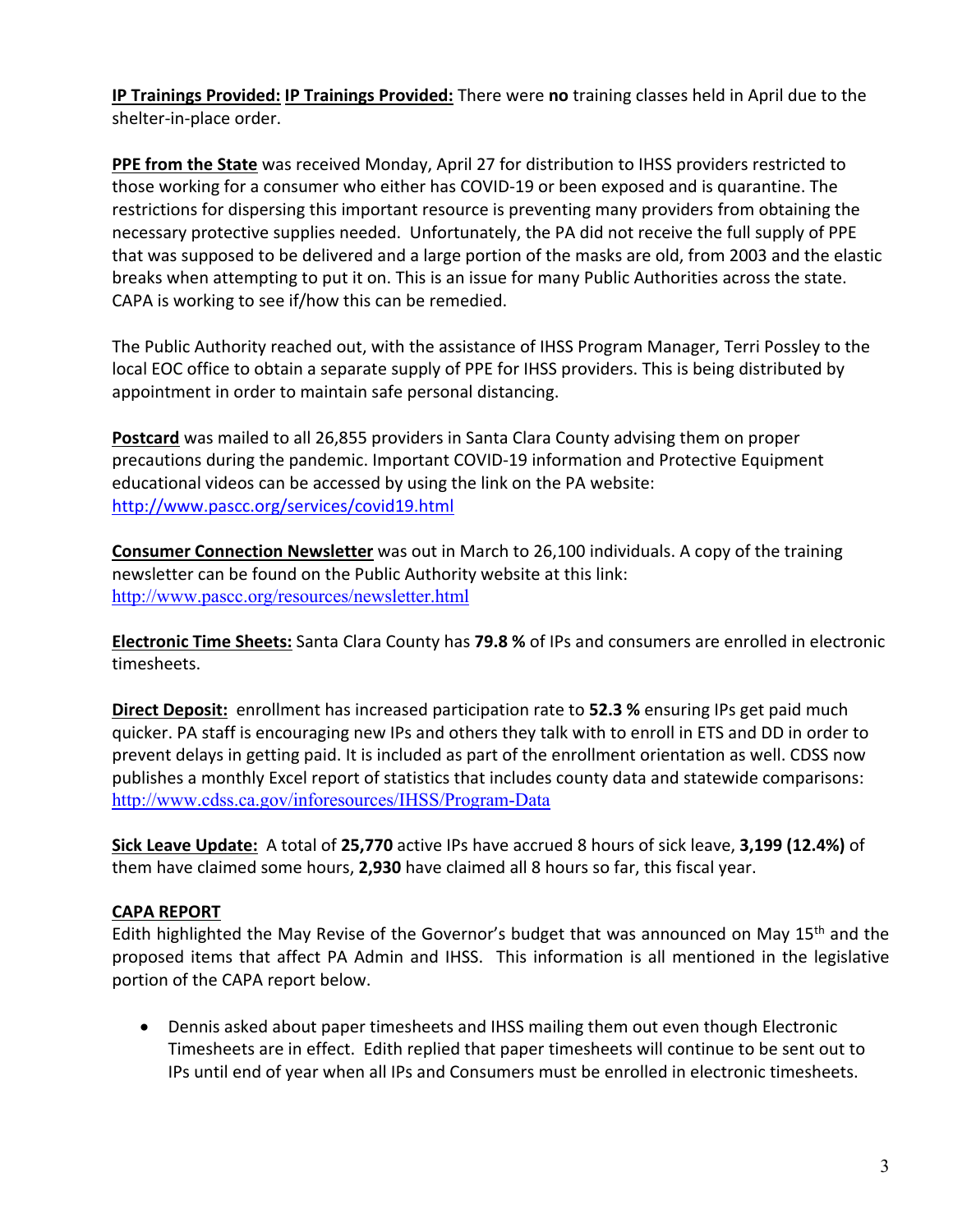- Dennis also asked about the PPE to providers. He wanted clarification on how to go about obtaining masks and gloves. Edith replied that the distribution is being done through Shannin Prather. IPs call the Training line and appointments are made to pick up PPE.
- Lori believes that cuts to CBAS and MSSP will impact health plan members. Clients will end up in a nursing home and/or need for more IHSS hours. Is it that being discussed? Edith agreed and stated that multiple safety net programs are looking to be cut and that will have an effect on the IHSS population. Everyone is advocating to keep their programs in place. Terri stated that they are not sure how this will work out in the future. Terri did note that IHSS intakes and referrals are lower than normal, and feels it has to do with the SIP. Consumers are not going to their doctor appointments, getting medically certified to be on IHSS. This trend started after the shelter in place.
- Janie asked a question to Terri with regards to the IHSS payroll tasks shifting from county to State level and what, if any, ramifications does she see*.* Terri commented that at this time, it is too soon to tell, but any cuts to staff may affect consumers and providers. They will still be serviced, but if some payroll tasks are moved the State, IHSS will still get calls, but the workload will be higher for County payroll staff.

CAPA began holding weekly COVID-19 update virtual meetings starting March  $19<sup>th</sup>$ . The next full Board Meeting (virtual) is scheduled for May 26.

**Emergency Backup Registry:** In response to the COVID-19 crisis, the state identified a potential critical need for an emergency back‐up system of IHSS providers to ensure that IHSS recipients continue to receive their services during pandemic conditions. The state has extended emergency pay differential through the end of the calendar year – 12/31/20.

**Emergency Paid Sick Leave:** Due to COVID 19, a one‐time paid sick leave benefit is available to providers who cannot work because of exposure to COVID 19, self‐quarantine or caring for children or another person at home. The benefit provides up to 80 hours for full time IPs who work 160 hours or more. For those working less than 160 hours, the pay is the average hours worked over a two-week period based on the previous six months. A claim must be filed by 12/31/20.

**Personal Protection Equipment (PPE):** The Governor announced the State will provide masks and gloves for IHSS providers. The state allocated 250,000 masks & 250,000 pairs of gloves for IHSS providers. The amount will be prorated out to each PA on the active number of providers in their county. PAs are receiving the PPE and given responsibility to distribute according to state guidelines.

Recognizing there are over 500,000 Providers in the State, not everyone will be able to receive PPE. This equipment will be restricted to certain guidelines: CDPH CRITERIA FOR PERSONS TAKING CARE OF INDIVIDUALS WITH SUSPECTED OR CONFIRMED COVID‐19 IN NON‐HEALTH CARE SETTINGS: IHSS providers need PPE when they perform direct patient care at home or other non‐healthcare settings and have prolonged, close direct contact with recipients with possible or confirmed COVID‐19 infection or their bodily fluids. The CDPH's guidance can be found at the following link: https://www.cdph.ca.gov/Programs/CID/DCDC/Pages/COVID19/UseofPersonalProtectiveEquipmentd uringCOVID19.aspx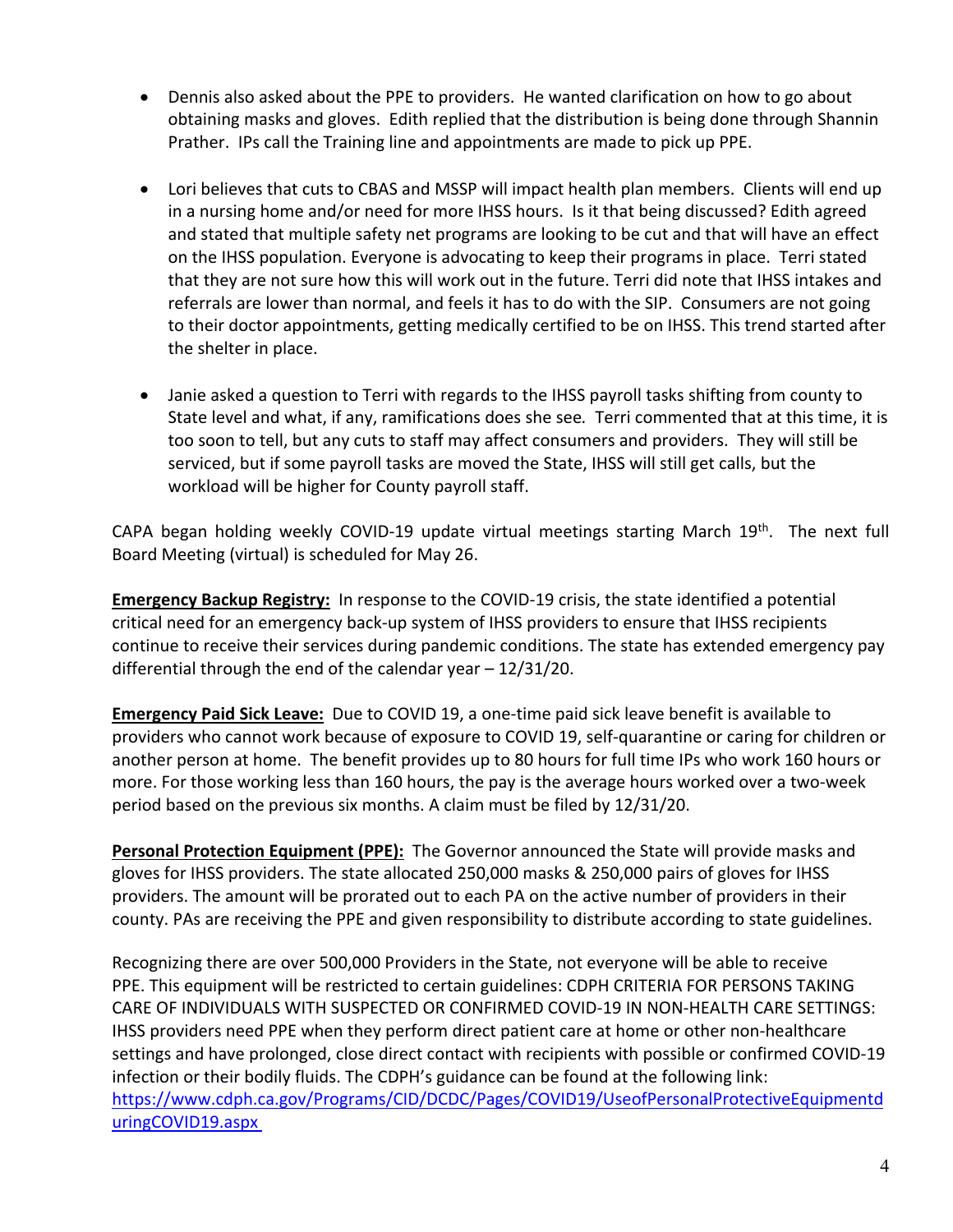CAPA and CSAC are working diligently to get the restrictions eased so that more PPE can be distributed to a wider number of providers.

**IHSS Enrollment Activities:** The State issued a letter temporarily waiving orientation and individuals will need to complete it within 90 days of the Shelter-in-Place order. Many Public Authorities have found methods to continue enrollment for new IHSS providers and maintain integrity of the process and conduct the necessary requirements using electronic methods.

A large issue has been Live Scan operators have been closing due to inability to maintain the social distancing required. For locations where LiveScan operators are no longer operating, the state is allowing an alternate method of doing a preliminary background check (name check) that only requires a form to be completed and signed. However, providers must still perform the LiveScan by Sept 30, 2020.

**EVV/ETS:** CDSS has indicated the implementation of electronic time sheets will proceed as scheduled even in light of the COVID-19 shelter-in place order. Santa Clara is scheduled to be part of waive 3 scheduled for May/June 2020 implementation. Since EVV is a Federal mandate the state is required to press forward unless there is a waiver by the Feds. In addition, CMS has challenged the implementation of EVV and is requiring additional changes be made to include GPS location information. The state's plan was vetted and agreed to prior to implementation, so CDSS has urged CMS to accept the current implementation. If not, then CDSS is requesting additional funds and time (2023) to make revised changes to the EVV.

CDSS is working on minor changes to EVV for those consumers who have live‐in providers, so they don't have to complete the start, end and location fields for EVV. The plan is to have those implemented by Fall 2020.

Legislative Report: The legislature has recessed until May 4<sup>th</sup>. There haven't been any hearings since March  $11^{th}$ . The leadership has advised it's likely the only bills likely to move this year will be on the budget, PSPS, homelessness and COVID‐19. There are a lot of unanswered questions about how the legislature will operate when they return. CAPA's Executive Director, is a member of the Institute of Governmental Advocates and they sent the attached letter to leadership last week. No response yet.

The Governor's May Budget Revision has budget cuts across the board given the global recession and projected deficit of \$53.4 billion, however Public Authority and county IHSS admin funding look safe for the moment but will remain at 19‐20 funding levels for FY20‐21.

A summary of the proposed cuts that could affect IHSS include:

- 1991 and 2011 realignment 7% cuts would be in effect starting January 2021
- Many IHSS Payroll activities shift from the County to the State, resulting in the need for less payroll staff, with continued automation through ETS/EVV.
- IHSS Residual Program would confirm with the timing of Medi-Cal coverage. IHSS and Medi-Cal reauthorization would be synchronized.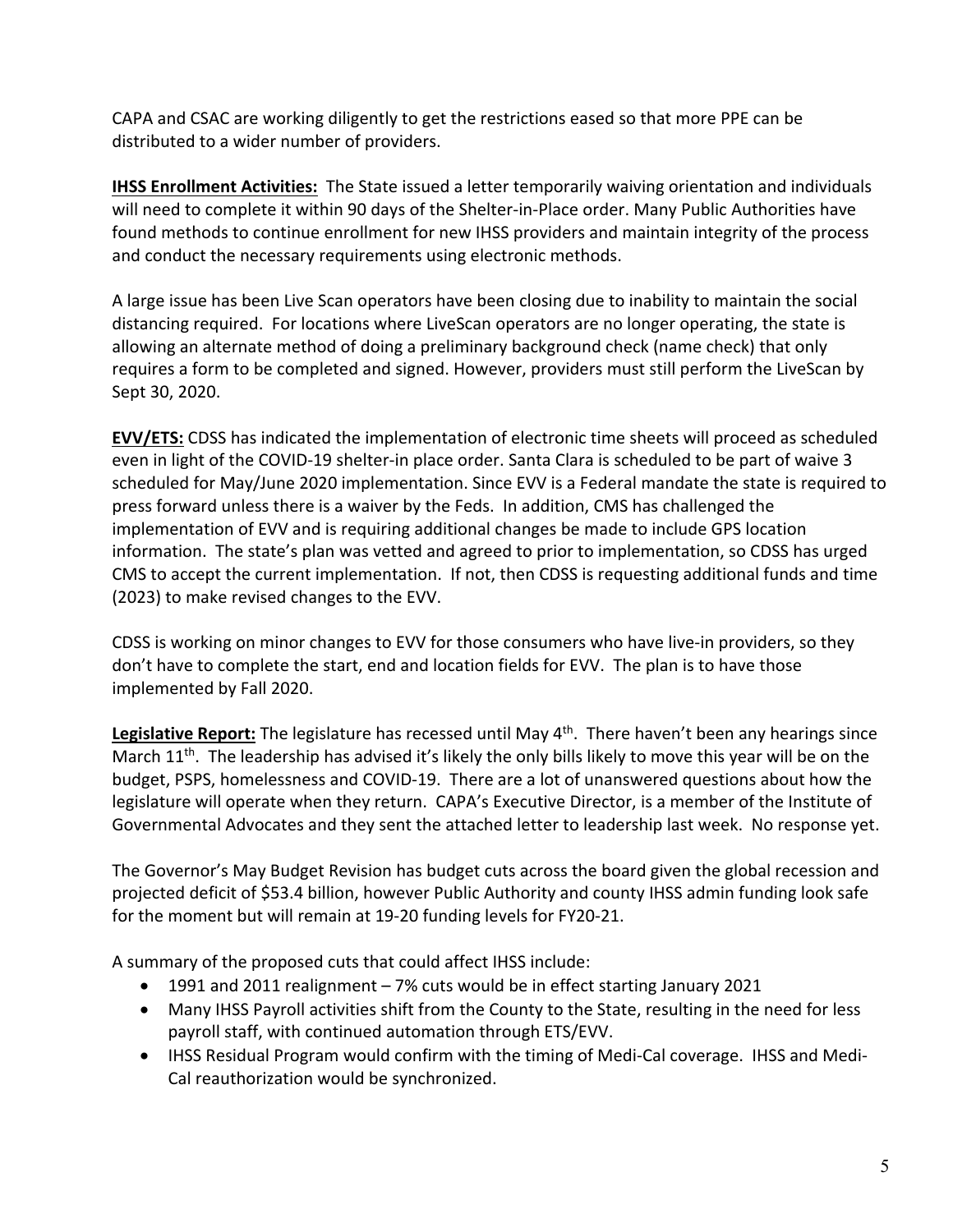CAPA, CSAC, Public Health and Social Services advocates were present at the Budget Assembly Hearing on Monday, May 18 and all formally opposed the 7% cuts and cuts to CMIPS payroll staff.

**California IHSS Consumer Alliance Report (CICA):** Janie Whiteford reminded everyone about the monthly call scheduled for May 20<sup>th</sup> and urged everyone to try to call in and participate. There will be 2 guest speakers:

- Karen Keesler will be discussing the budget and how it affects IHSS and Consumers
- L.A. County rep will be discussing PPE usage and how to protect yourself at pome

Janie also reported that CICA's executive committee is re‐evaluating what CICA does. CICA needs to revisit their original mission of advocating and educating advisory committees and inform them in doing what they have been mandated to do with Public Authorities. Their primary focus is developing training modules for the PA's. CICA wants to be able to deliver these trainings via ZOOM or another virtual platform. Janie is reaching out to all 28 county members to gather input. Janie reported there are a lot of advisory committees that are nonfunctioning and directors are not aware of what an advisory committee does or represents.

Beverly said that the history of IHSS, CICA and CAPA is important and should be highlighted in these trainings. Janie asked all AB members to please give ideas and feedback as to what they would like to be trained on, what types of training sessions they would like to see offered.

The CICA Centralized Regional Meeting is postponed due to COVID‐19. They do not expect anything to happen until January 2021.

Edith mentioned the possibility of using the AB's budget for virtual meetings to help train advisory committees.

**Report from Social Services Agency:** Terri Possley reported that her staff are working remotely since the SIP order on March 16. The IHSS lobby is closed and signs were posted to encourage signing up for electronic timesheets. The IHSS staff are able to receive live calls while working remotely, so very few voicemails are left. Some staff are working in the office as necessary to pick up paperwork.

Phone intakes and annual re-assessments began around March 6<sup>th</sup>, partly because there was no PPE available at that time. Annual re-assessments can be done on the phone. Phone intakes need to be done via Skype or Zoom so the social workers can review the home environment.

The pandemic is putting further pressure on the IHSS budget. However, because social workers no longer have travel time to/from the office, then out to do home visits, they have seen efficiencies in several areas: voicemail call volume, regular call volume and compliance with the State. Janie asked if working remotely will be part of the "new normal". Terri mentioned that this may be the case after the shelter in place is lifted. They will have to re-assess the situation and make decisions accordingly. The entire leadership team are starting to prepare for what a return to office will look like, but tele‐ commuting is definitely a major consideration.

Dennis stated the effects of working from home is positive as seen and heard from the big companies alike.